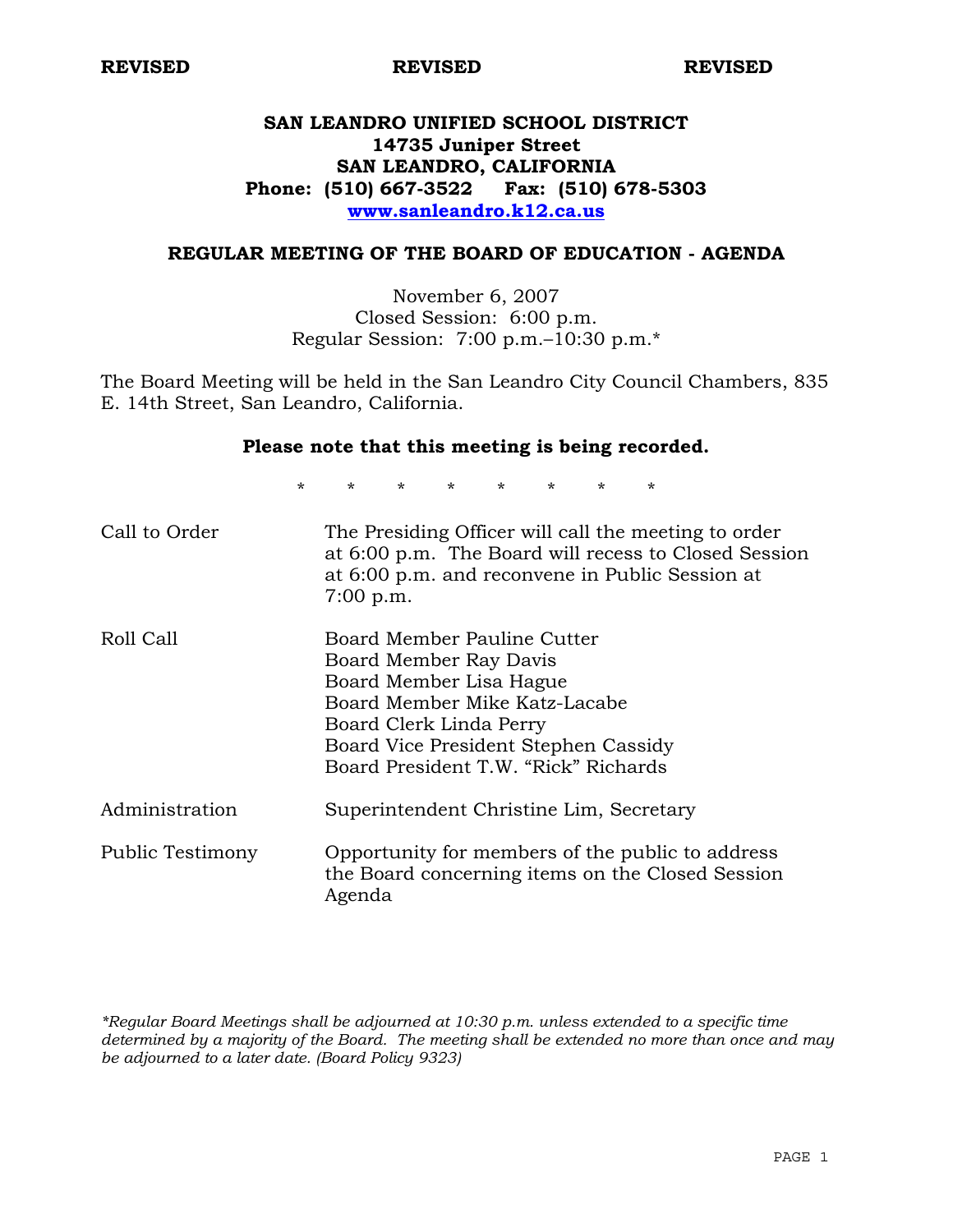Prior to the Public Session, the Board will meet in Closed Session pursuant to Government Code Sections 54957, 54957.6, 54956.9(b), 54956.8, and 54956.65.

- a) Public Employee Discipline/Dismissal/Release
- b) Conference with Labor Negotiator
- c) Conference with Legal Counsel Anticipated Litigation Significant exposure to litigation
- d) Conference with Real Property Negotiator Property(ies)
- e) Liability Claims

| Report Closed         | Motion | Second | Vote |
|-----------------------|--------|--------|------|
| <b>Session Action</b> |        |        |      |

Pledge of Allegiance

| Approve Agenda |        | Approve the Regular Meeting Agenda of November 6,<br>2007 |      |  |  |
|----------------|--------|-----------------------------------------------------------|------|--|--|
|                | Motion | Second                                                    | Vote |  |  |

Legal Statement Members of the audience who wish to address the Board are asked to complete the yellow card available at the entrance and submit it to the Board's Administrative Assistant. Speakers who have completed the card will be called when the item is reached on the agenda or, for non-agenda items, during the Public Testimony. Cards are to be turned in before the item is reached on the agenda. Please note that this meeting is being recorded.

> State law prohibits the Board of Education from taking any action on or discussing items that are not on the posted agenda except to A) briefly respond to statements made or questions posed by the public in attendance; B) ask questions for clarification; C) provide a reference to a staff member or other resource for factual information in response to the inquiry; or D) ask a staff member to report back on the matter at the next meeting and/or put it on a future agenda. (Government Code Section 54954.2(a))

**REPORTS** Student Representatives' Reports

**PRESENTATIONS**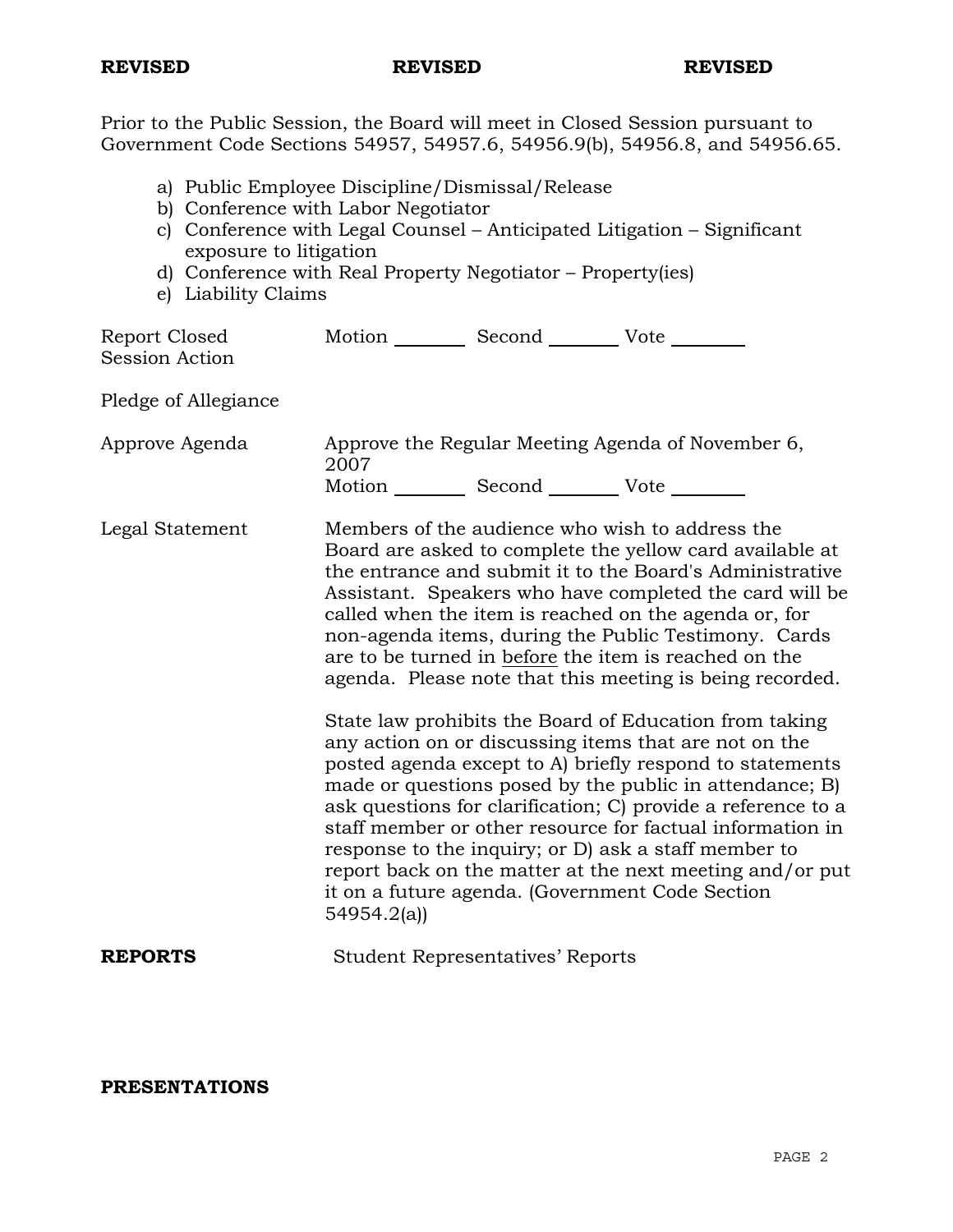- Video Presentation on Chuck Leming, San Leandro Teacher of the Year 2007-2008
- \* Certificate of Appreciation will be presented to Morgan Mack-Rose for demonstrating leadership and serving as a liaison between San Leandro Unified School District and the City of San Leandro where the collaboration led to a very successful community festival at Washington Elementary School, promoting environmental awareness and learning for families.
- \* Certificate of Commendation will be presented to Linda Thurston, advisor to the San Leandro High School award-winning student newspaper. *The Cargo*, which has received two prestigious awards including Special Merit for all-around achievement. This year is *The Cargo's* 71st anniversary at San Leandro High School
- \* Song Chin-Bendib, Assistant Superintendent of Business Services and Michael Murphy, Director of Measure B and Bond Projects will present an update of the current financial status of the Measure B program.
- \* WLC Architects will provide the Board with a presentation on the *"Design Development"* for the 9th Grade Campus. Critical to meet the compressed schedule for State Grant application deadline, Board action is required in order to move forward with the next design phase.

## Facilities and Construction

| 5.1-A                | <b>Staff Recommendation:</b>                      |
|----------------------|---------------------------------------------------|
| Design Development   | Approve the design development phase including    |
| Phase of the New 9th | site plan, floor plan, and elevations for the new |
| Grade Campus         | 9 <sup>th</sup> Grade Campus.                     |
|                      |                                                   |

Motion Second Vote \_\_\_\_\_\_

# **PUBLIC TESTIMONY ON NON-AGENDA ITEMS**

## **PUBLIC HEARING**

- 1. A public hearing will be held concerning the California School Employees Association (CSEA) Chapter #94 Initial Proposal to the San Leandro Unified School District.
- 2. A public hearing will be held concerning the San Leandro Unified School District initial proposal to the California School Employees Association (CSEA) Chapter #94 Initial Proposal.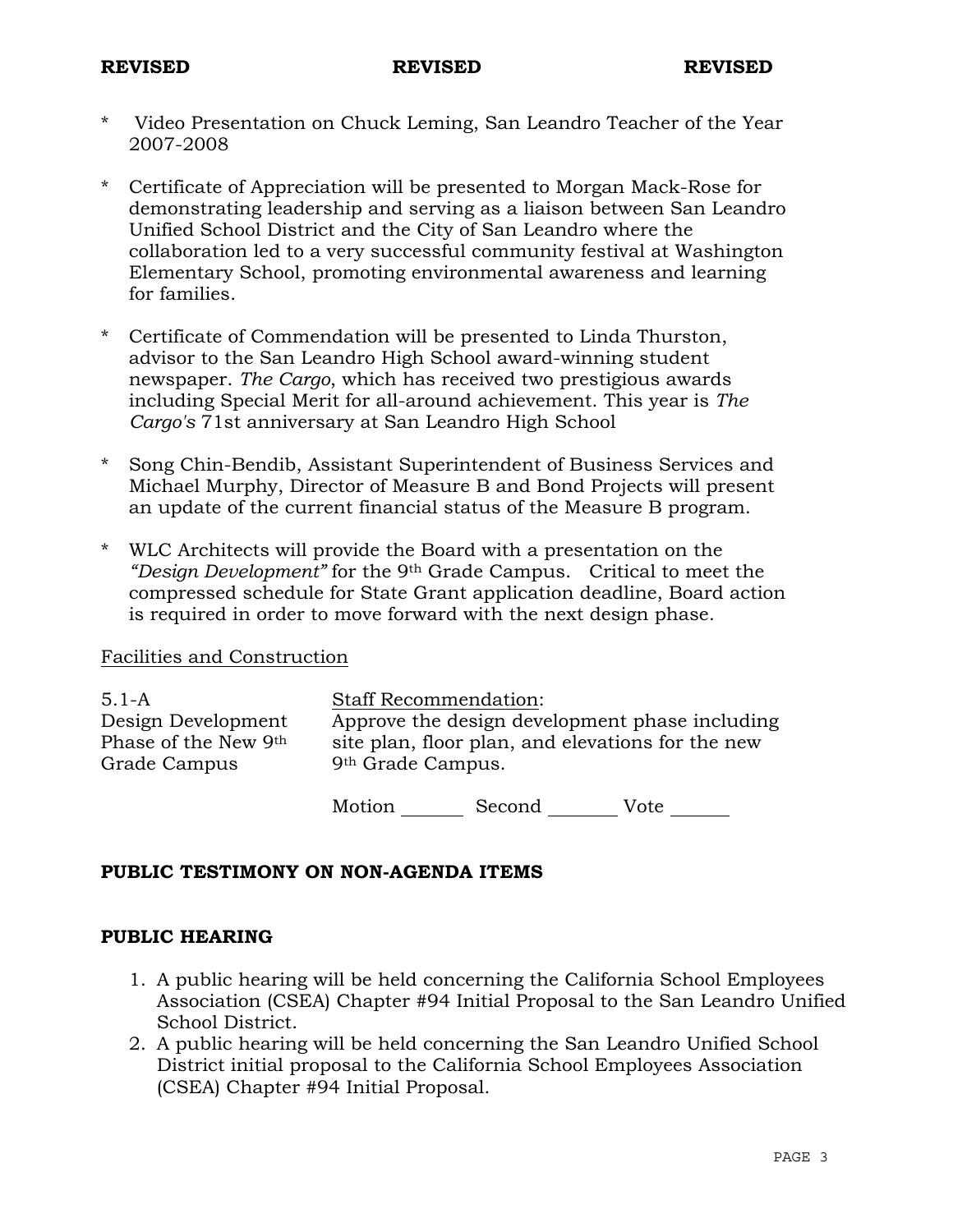**REPORTS** Correspondence Superintendent's Report Board Committee Reports

- Curriculum
- Facilities/Technology
- Finance
- Student Board Member Ad Hoc
- Board Representatives' Reports
	- Eden Area Regional Occupational Program
	- Mid-Alameda County Special Education Local Plan Area

## **CONSENT ITEMS**

These items are considered routine and may be enacted by a single motion. At the request of any member of the Board, any item on the consent agenda shall be removed and given individual consideration for action as a regular agenda item.

## General Services

| $1.1-C$                                                        | Staff Recommendation:                                                                                 |
|----------------------------------------------------------------|-------------------------------------------------------------------------------------------------------|
| Approval of Board                                              | Approve the minutes of the regular board meeting                                                      |
| Minutes $-$ August 14,                                         | held on August 14, 2007.                                                                              |
| 2007                                                           | Motion Second Vote ______                                                                             |
| $1.2 - C$<br>Approval of Board<br>Minutes – October 2,<br>2007 | Staff Recommendation:<br>Approve the minutes of the regular board meeting<br>held on October 2, 2007. |
| $1.3 - C$                                                      | Motion _________ Second __________ Vote _______                                                       |
| Approval of Board                                              | Staff Recommendation:                                                                                 |
| Minutes – October 8,                                           | Approve the minutes of the regular board meeting                                                      |
| 2007                                                           | held on October 8, 2007.                                                                              |
|                                                                | Motion _________ Second __________ Vote _______                                                       |
| $1.4 - C$                                                      | Staff Recommendation:                                                                                 |
| Resolution #07-46                                              | Adopt Resolution #07-46 certifying that Board                                                         |
| Board Member                                                   | members Ray Davis' absence from the October 8,                                                        |
| Compensation                                                   | 2007, public Board meeting was due to illness.                                                        |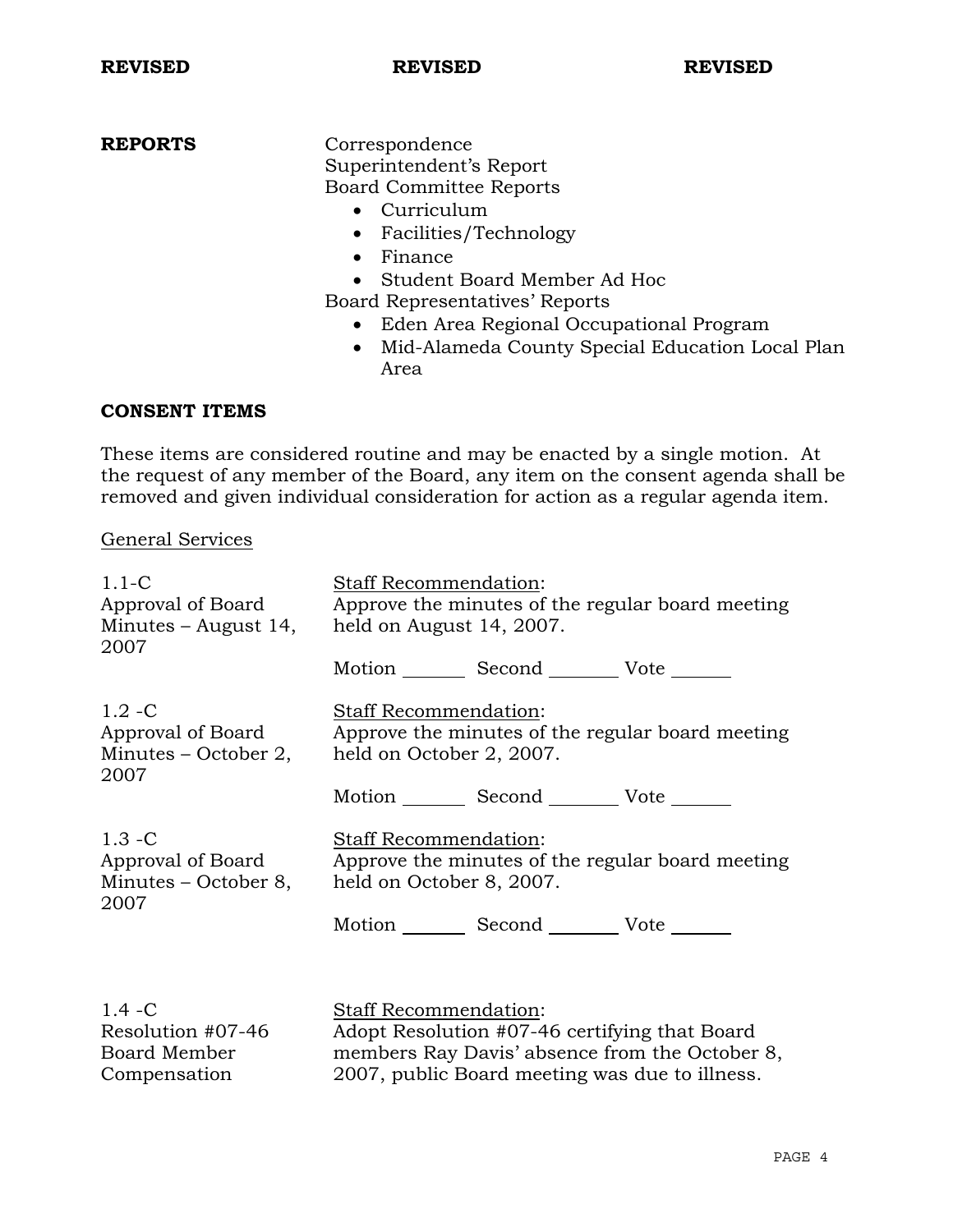|                                              |                                                                                                                               | Motion Second Vote                                                                                                                                                     |                                                                                           |  |  |
|----------------------------------------------|-------------------------------------------------------------------------------------------------------------------------------|------------------------------------------------------------------------------------------------------------------------------------------------------------------------|-------------------------------------------------------------------------------------------|--|--|
| <b>Human Resources</b>                       |                                                                                                                               |                                                                                                                                                                        |                                                                                           |  |  |
| $2.1-C$<br>Acceptance of<br>Personnel Report | <b>Staff Recommendation:</b><br>Accept Personnel Report as submitted.<br>Motion _________ Second ___________ Vote _______     |                                                                                                                                                                        |                                                                                           |  |  |
| <b>Educational Services</b>                  |                                                                                                                               |                                                                                                                                                                        |                                                                                           |  |  |
| $3.1-C$<br>Acceptance of<br>Donations        | Staff Recommendation:<br>follows:                                                                                             |                                                                                                                                                                        | Approve the acceptance of gifts to the District as                                        |  |  |
|                                              | <b>McKinley Elementary School</b>                                                                                             | from Triple Threat Academy                                                                                                                                             | 10 Target gift cards at \$30 each (total \$300)                                           |  |  |
|                                              | Monroe Elementary School<br>Target gift card for \$300 from Chengyan Yang<br>and Mengke Hu                                    |                                                                                                                                                                        |                                                                                           |  |  |
|                                              | Roosevelt Elementary School<br>$\bullet$<br>Warriors                                                                          | • 22 used reading books from Debbie Tee<br>\$35 for general supplies from Golden State                                                                                 |                                                                                           |  |  |
|                                              | John Muir Middle School<br>Education" program<br>Classroom" program<br><u>San Leandro High School</u><br>$\bullet$<br>Tribble | \$86.23 from Target's "Take Charge of<br>\$2,000 from Target for "Poet's in the<br>for "Poet's in the Classroom" program<br>1 computer for the library from Dan Martin | \$800 from East Bay Community Foundation<br>1 pedestal grinder to Metal Shop from Marilyn |  |  |
|                                              | Depot, Davis Street<br><b>Special Education</b>                                                                               | Three \$25 gift cards (total \$75) from Home<br>for the Special Education program                                                                                      | One 17" Gateway Monitor from Paola Nilsson                                                |  |  |
|                                              | Motion                                                                                                                        | Second                                                                                                                                                                 | Vote                                                                                      |  |  |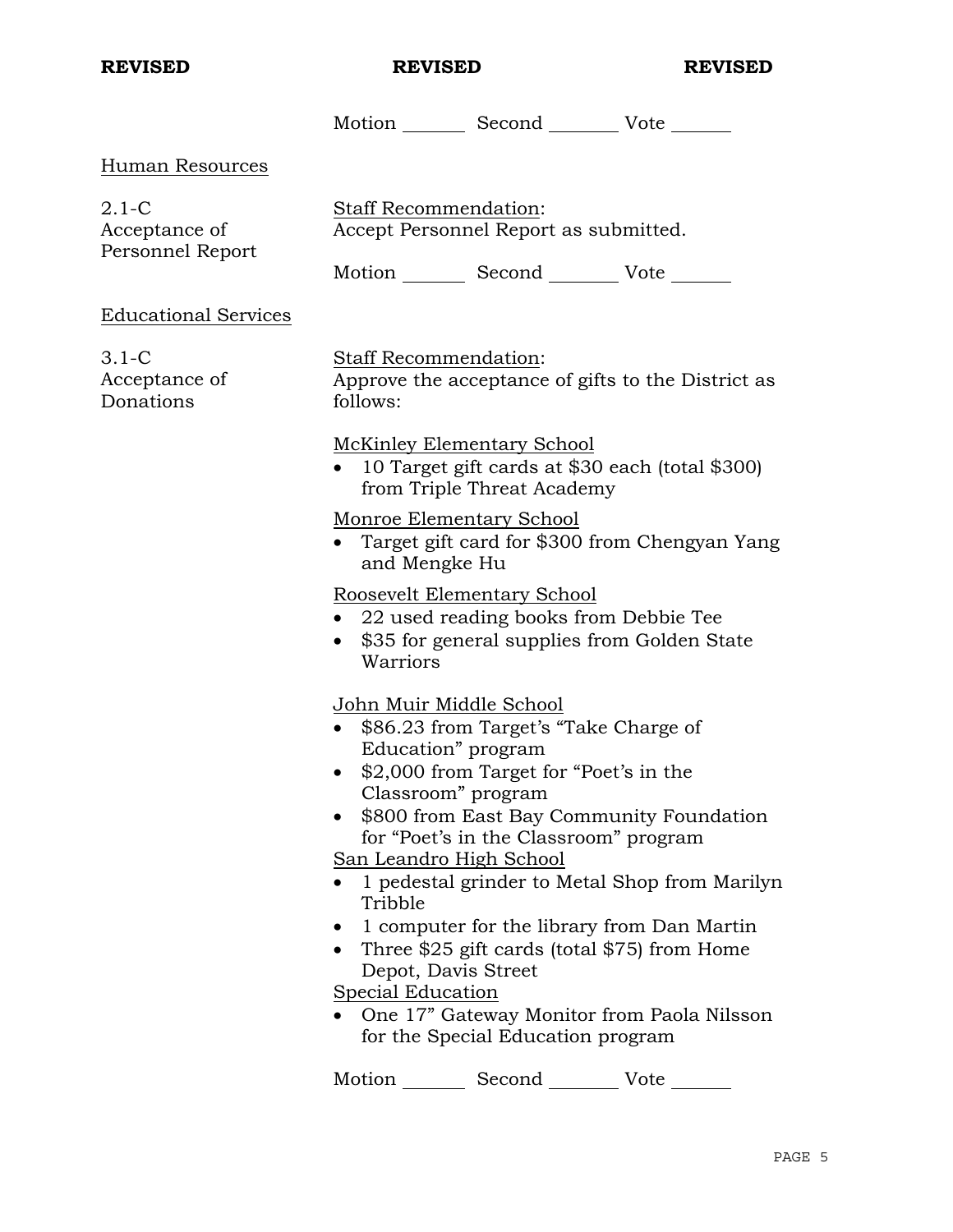| $3.2 - C$<br>Request to<br>Discard Library<br>Books that are                                                       | Staff Recommendation:<br>Approve the request to discard library books that are<br>obsolete, damaged or in poor condition at Wilson<br>Elementary School.                         |                                                           |  |  |
|--------------------------------------------------------------------------------------------------------------------|----------------------------------------------------------------------------------------------------------------------------------------------------------------------------------|-----------------------------------------------------------|--|--|
| Obsolete,<br>Damaged or in<br>Poor Condition at<br>Wilson<br>Elementary<br>School                                  | Motion Second Vote                                                                                                                                                               |                                                           |  |  |
| $3.3-C$<br>Out-of State<br>Field Trip for<br>San Leandro<br>High School's<br>Varsity Cheer<br>and Dance<br>Program | Staff Recommendation:<br>Approve the out-of-state field trip for San Leandro High<br>School's Varsity Cheer and Dance Program team to<br>Honolulu, Hawaii.<br>Motion Second Vote |                                                           |  |  |
| $3.4-C$<br>Prentice Hall<br>Pre-Algebra<br>Textbook for 8 <sup>th</sup><br>Grade Pre-<br>Algebra Course            | Staff Recommendation:<br>Approve Prentice Hall Pre-Algebra Textbook for 8th Grade<br>Pre-Algebra Course.<br>Motion _________ Second _________ Vote _______                       |                                                           |  |  |
| $3.5-C$<br>Single School<br>Plan for Student<br>Achievement for<br>Roosevelt<br>Elementary<br>School 2007-<br>2009 | Staff Recommendation:<br>Approve the Single School Plan for Student<br>Achievement for Roosevelt Elementary School 2007-<br>2009.<br>Motion Second Vote                          | School<br>Plan<br>on file<br>at the<br>District<br>Office |  |  |

| $3.6-C$                  | <b>Staff Recommendation:</b>                             |
|--------------------------|----------------------------------------------------------|
| Supplemental             | Approve the contract between San Leandro Unified         |
| Services Contract        | School District and Professional Tutors of America Inc., |
| Between San              | to provide Supplemental Educational Services.            |
| Leandro Unified          |                                                          |
| School District          |                                                          |
| and Professional         |                                                          |
| Tutors of America Motion | Second<br>Vote                                           |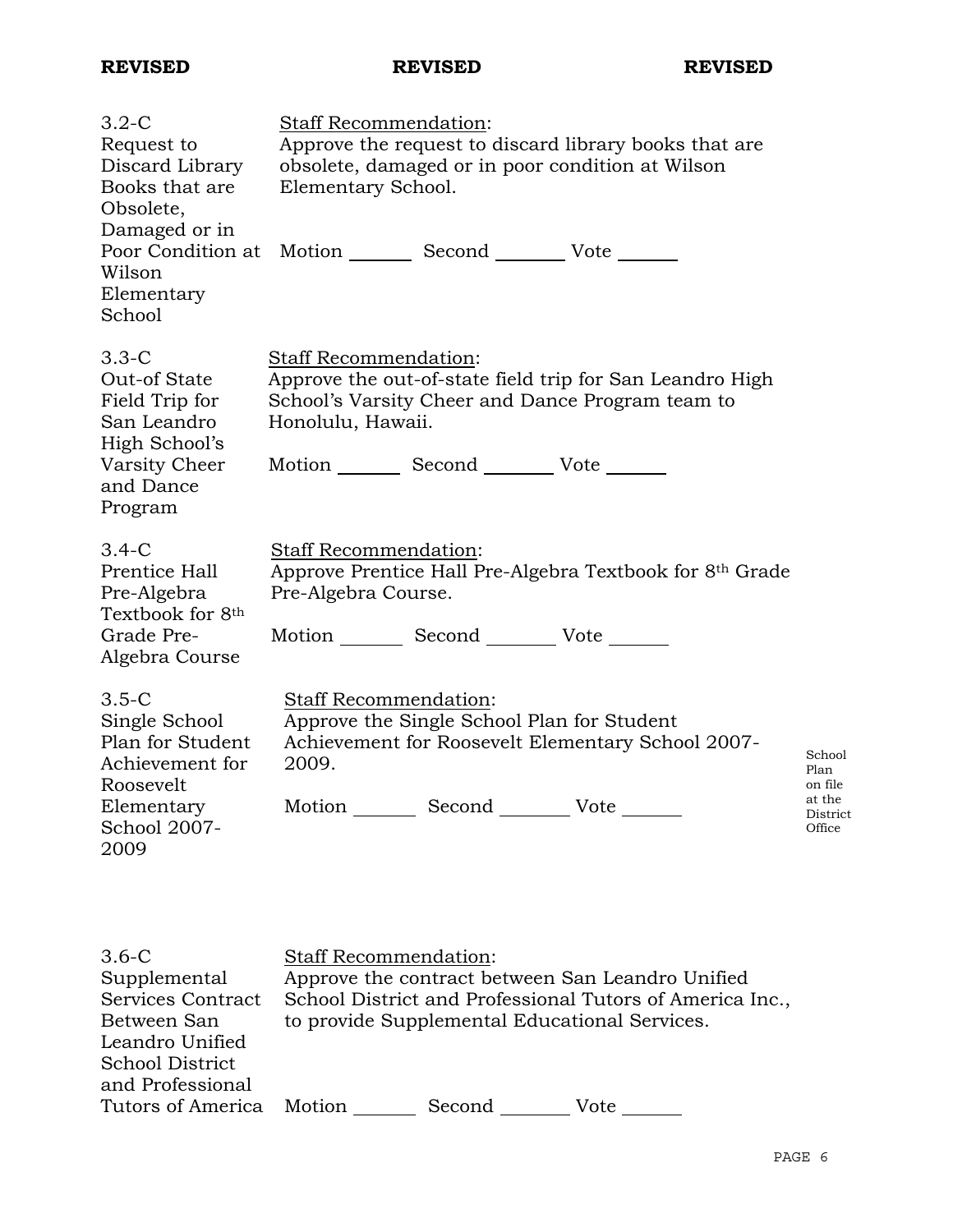| Inc., to provide<br>Supplemental<br>Educational<br>Services                                                                                                                                     |  |                                                                                                 |                                                                        |  |                                                                                                              |
|-------------------------------------------------------------------------------------------------------------------------------------------------------------------------------------------------|--|-------------------------------------------------------------------------------------------------|------------------------------------------------------------------------|--|--------------------------------------------------------------------------------------------------------------|
| $3.7-C$<br>Request to<br>Discard Library<br>Books that are<br>Obsolete,<br>Damaged or in<br>Poor Condition at Motion ________ Second _________ Vote _______<br>McKinley<br>Elementary<br>School |  | Staff Recommendation:<br>Elementary School.                                                     |                                                                        |  | Approve the request to discard library books that are.<br>obsolete, damaged or in poor condition at McKinley |
| $3.8-C$<br>Non-Public<br>School<br>Contracts                                                                                                                                                    |  | <b>Staff Recommendation:</b><br><b>Education Students.</b>                                      |                                                                        |  | Approve the Non-Public Schools Contracts for Special                                                         |
|                                                                                                                                                                                                 |  | Motion _________ Second _________ Vote _______                                                  |                                                                        |  |                                                                                                              |
| $3.9-C$<br>Supplemental<br><b>Services</b><br>Contract<br>between San<br>Leandro Unified<br><b>School District</b><br>and A & E Avila<br>Enterprises, Inc.<br>DBA The<br>Learning Curve         |  | Staff Recommendation:<br>The Learning Curve.<br>Motion _________ Second __________ Vote _______ |                                                                        |  | Approve the contract between San Leandro Unified<br>School District and A & E Avila Enterprises, Inc. DBA    |
| <b>Business Operations</b>                                                                                                                                                                      |  |                                                                                                 |                                                                        |  |                                                                                                              |
| $4.1-C$<br>Intra-Budget Transfers                                                                                                                                                               |  |                                                                                                 | Staff Recommendation:<br>June, July, and August 2007.                  |  | Approve the request for Intra-Budget Transfers for                                                           |
|                                                                                                                                                                                                 |  |                                                                                                 |                                                                        |  | Motion _________ Second __________ Vote _______                                                              |
| $4.2-C$<br>Developer Fee                                                                                                                                                                        |  |                                                                                                 | <b>Staff Recommendation:</b><br>Approve the proposed agreement for the |  |                                                                                                              |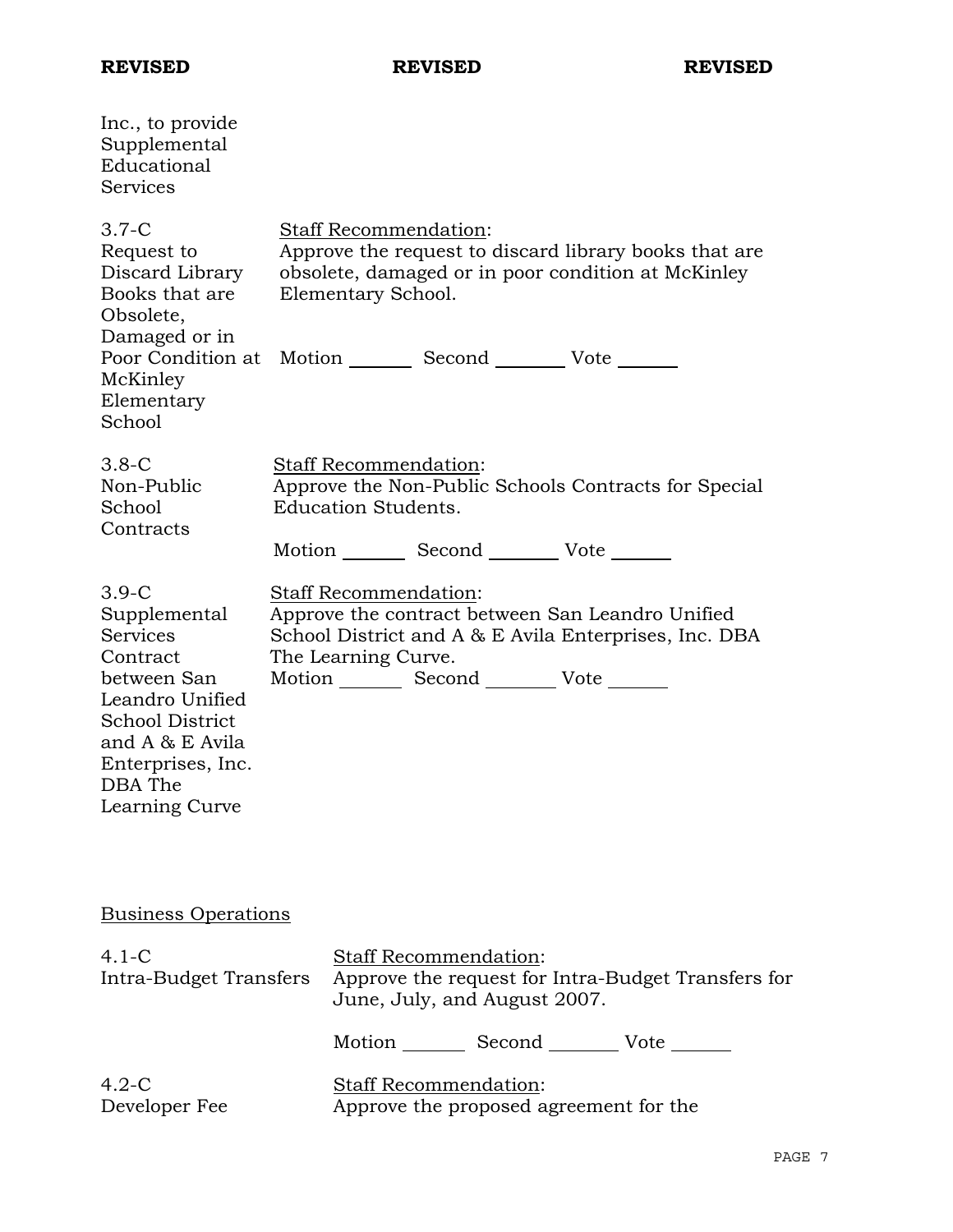| Justification Study<br>with SchoolWorks, Inc.                                                                                                                                                                                               | Developer Fee Justification Study with<br>SchoolWorks, Inc. |                                                                                               |                                                                                                                                                        |                                                  |
|---------------------------------------------------------------------------------------------------------------------------------------------------------------------------------------------------------------------------------------------|-------------------------------------------------------------|-----------------------------------------------------------------------------------------------|--------------------------------------------------------------------------------------------------------------------------------------------------------|--------------------------------------------------|
|                                                                                                                                                                                                                                             |                                                             | Motion Second Vote                                                                            |                                                                                                                                                        |                                                  |
| $4.3-C$<br>Service Agreement with<br>San Joaquin County<br>Office of Education for<br>Medi-Cal Billing<br><b>Services</b>                                                                                                                   | Staff Recommendation:<br>Services.                          | Motion Second Vote                                                                            | Approve the service agreement with San Joaquin<br>County Office of Education for Medi-Cal Billing                                                      |                                                  |
|                                                                                                                                                                                                                                             |                                                             |                                                                                               |                                                                                                                                                        |                                                  |
| $4.4 - C$<br>Service Agreement with<br>Contra Costa County<br>Office of Education and<br>Northern California<br><b>Administrative Services</b><br>Joint Powers Authority<br>(NMAS-JPA) for Medi-<br>Cal Administrative<br>Activities (MAA). | Staff Recommendation:<br>Activities (MAA).                  | County Office of Education and Northern<br>Motion _________ Second __________ Vote _______    | Approve the service agreement with Contra Costa<br>California Administrative Services Joint Powers<br>Authority (NMAS-JPA) for Medi-Cal Administrative |                                                  |
| $4.5-C$<br>Contract Services with<br>Tax Deferred Services,<br>Inc. (TDS) Contract for<br>$403(b)$ Plans                                                                                                                                    | Staff Recommendation:<br>common remitting.                  | Approve the contract services with TDS to<br>Motion _________ Second __________ Vote ________ | administer the 403(b) compliance program and                                                                                                           |                                                  |
| $4.6-C$<br>Contract Services with<br>Meyers Nave for the<br>2007-2008 School<br>Year                                                                                                                                                        | Staff Recommendation:                                       | for the 2007-2008 School Year.<br>Motion _________ Second _________ Vote _______              | Approve the contract services with Meyers Nave                                                                                                         | Contract<br>is<br>enclosed<br>in Board<br>packet |
|                                                                                                                                                                                                                                             |                                                             |                                                                                               |                                                                                                                                                        |                                                  |

| $4.7-C$                                     | <b>Staff Recommendation:</b>                      |
|---------------------------------------------|---------------------------------------------------|
| Contract Services with                      | Approve the contract services with Miller Brown & |
| Miller Brown & Dannis                       | Dannis for the 2007-2008 school year for residual |
| (Measure A Legal)                           | contract issues from Measure A.                   |
| Services) for the 2007-<br>2008 School Year | Motion<br>Second<br>Vote                          |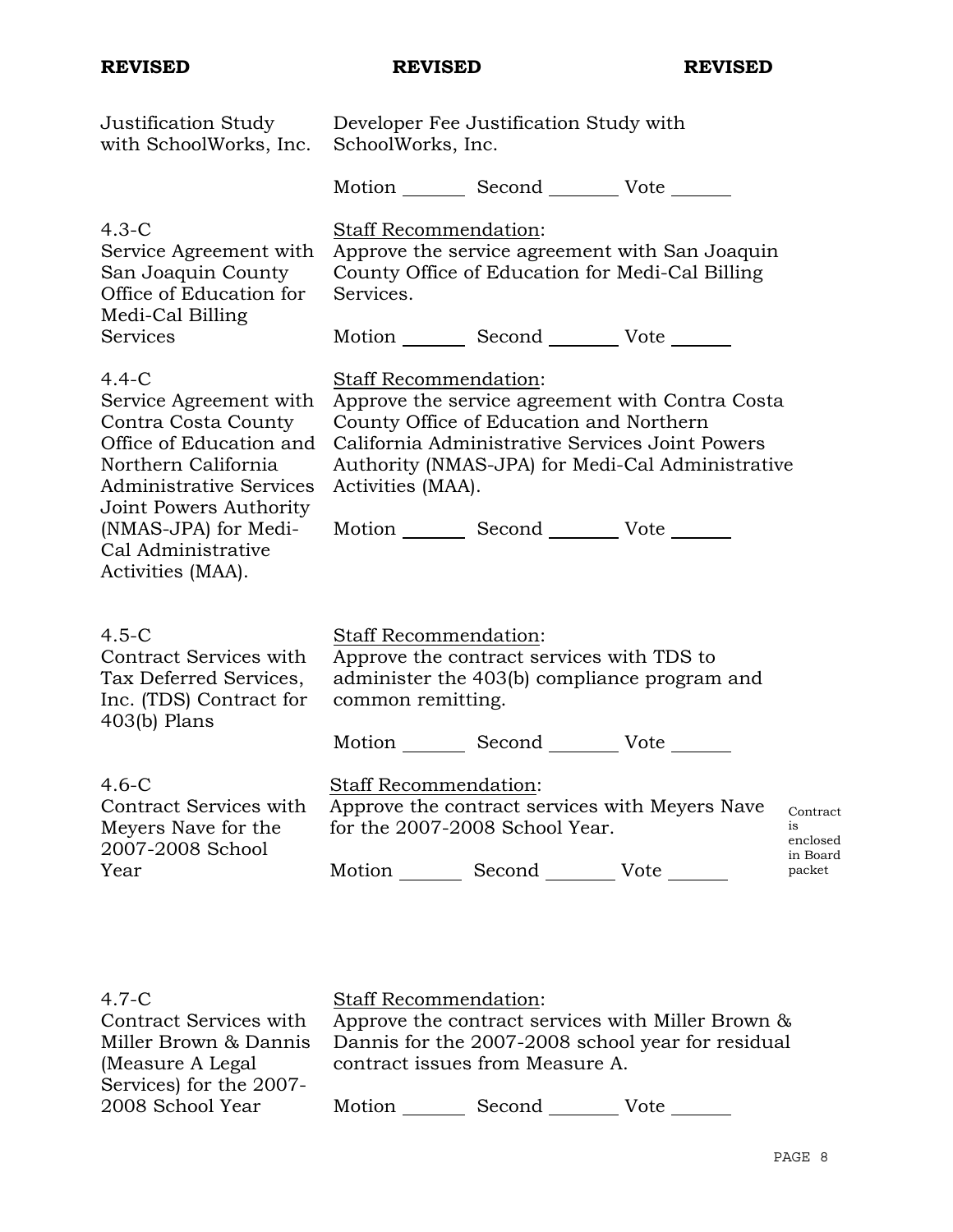| $4.8 - C$<br>Contract Services with<br>Thurbon & McHaney,<br>L.P. for the 2007-2008<br>School Year                | Staff Recommendation:<br>Approve the contract services with Thurbon &<br>McHaney, L.P. for student services for the 2007-<br>2008 school year.                                                   |  |
|-------------------------------------------------------------------------------------------------------------------|--------------------------------------------------------------------------------------------------------------------------------------------------------------------------------------------------|--|
|                                                                                                                   | Motion _________ Second __________ Vote _______                                                                                                                                                  |  |
| $4.9-C$<br>Contract Services with<br>Littler Mendelson, P.C.<br>for Negotiations for the<br>2007-2008 School Year | Staff Recommendation:<br>Approve the contract services with Littler<br>Mendelson for negotiations for the 2007-2008<br>school year.                                                              |  |
|                                                                                                                   | Motion _________ Second __________ Vote _______                                                                                                                                                  |  |
| $4.10 - C$<br>Contract Services with<br>McArthur & Levin, LLP<br>for Special Education<br>legal services for the  | Staff Recommendation:<br>Approve the contract services with McArthur &<br>Levin, LLP for Special Education legal services for<br>the 2007-2008 school year.                                      |  |
| 2007-2008 School Year                                                                                             | Motion _________ Second __________ Vote _______                                                                                                                                                  |  |
| $4.11 - C$<br>Contract Services with<br>Ruiz & Sperow, LLP for<br>the 2007-2008 School                            | Staff Recommendation:<br>Approve the contract services with Ruiz & Sperow,<br>LLP for the 2007-2008 school year.                                                                                 |  |
| Year                                                                                                              | Motion _________ Second __________ Vote _______                                                                                                                                                  |  |
| $4.12 - C$<br>Contract Services with<br>LAN Service Group -<br>Work Order System                                  | Staff Recommendation:<br>Approve the contract services with LAN Service<br>Group upgrade, update, host, and maintain our<br>existing work order system at no additional cost<br>to the District. |  |
|                                                                                                                   | Motion _________ Second __________ Vote _______                                                                                                                                                  |  |
|                                                                                                                   |                                                                                                                                                                                                  |  |
| $4.13 - C$<br>Contract Services for<br>Network Administrator<br>– James Foster                                    | Staff Recommendation:<br>Approve contract services for James Foster,<br>Network Administrator, to assist the District in<br>administering and managing our data network.                         |  |
|                                                                                                                   | Motion _________ Second ___________ Vote _______                                                                                                                                                 |  |

Facilities and Construction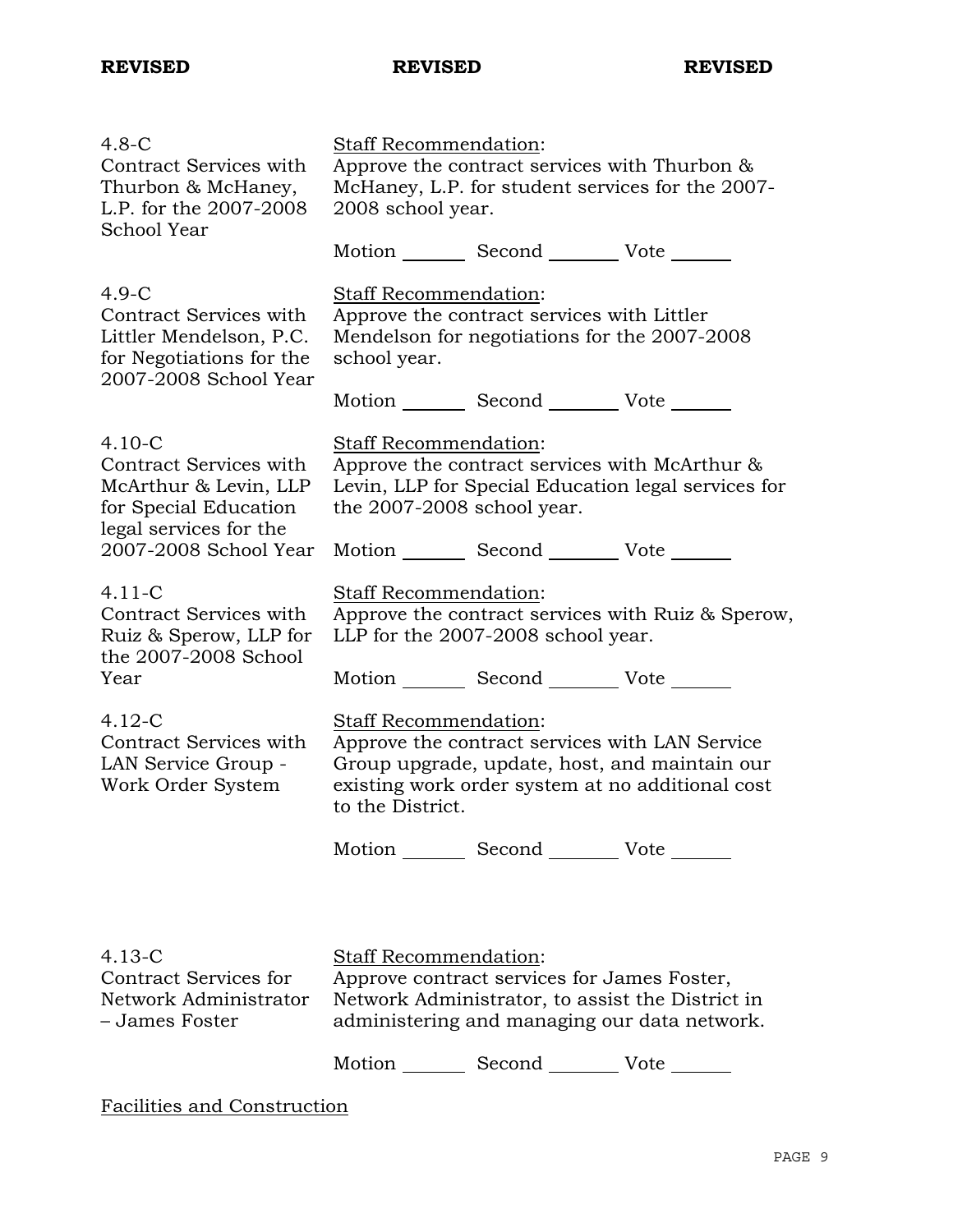| $5.1 - C$<br>School Facility<br><b>Consultants Contract</b><br>for Services                                                                             | Staff Recommendation:<br>Approve the consultant services with School<br>Facility Consultants.                                                                                             |                                                                                                                                   |  |
|---------------------------------------------------------------------------------------------------------------------------------------------------------|-------------------------------------------------------------------------------------------------------------------------------------------------------------------------------------------|-----------------------------------------------------------------------------------------------------------------------------------|--|
|                                                                                                                                                         |                                                                                                                                                                                           | Motion _________ Second __________ Vote _______                                                                                   |  |
| $5.2-C$<br>Contract Services with<br><b>AEDIS</b> for Bancroft<br>Modernization                                                                         | Staff Recommendation:<br>Approve contract services with AEDIS for Bancroft<br>Modernization.                                                                                              |                                                                                                                                   |  |
|                                                                                                                                                         |                                                                                                                                                                                           | Motion Second Vote ______                                                                                                         |  |
| $5.3-C$<br>Notice of Completion<br>for the Port of Oakland<br>Window Replacements<br>at Garfield, Monroe,<br>Wilson Elementary<br>Schools and John Muir | Staff Recommendation:<br>Accept the Notice of Completion for the Port of<br>Oakland Window Replacements at Garfield,<br>Monroe, Wilson Elementary Schools and John<br>Muir Middle School. |                                                                                                                                   |  |
| Middle School                                                                                                                                           |                                                                                                                                                                                           | Motion Second Vote                                                                                                                |  |
| $5.4-C$<br>Notice of Completion<br>for Madison<br>Elementary School and<br>the Instructional<br>Materials Center (IMC)                                  | <b>Staff Recommendation:</b><br>Materials Center (IMC).                                                                                                                                   | Accept the Notice of Completion for Madison<br>Elementary School and the Instructional<br>Motion _________ Second __________ Vote |  |
|                                                                                                                                                         |                                                                                                                                                                                           |                                                                                                                                   |  |

## **ACTION ITEMS**

These items are presented for action at this time. Some may have been reviewed at a previous meeting.

## Human Resources

2.1-A California School Employees Association (CSEA) Chapter #94 Initial Proposal to the San Leandro Unified School District

Staff Recommendation: Acknowledge receipt of the California Employees Association (CSEA) initial proposal to the San Leandro Unified School District.

Motion Second Vote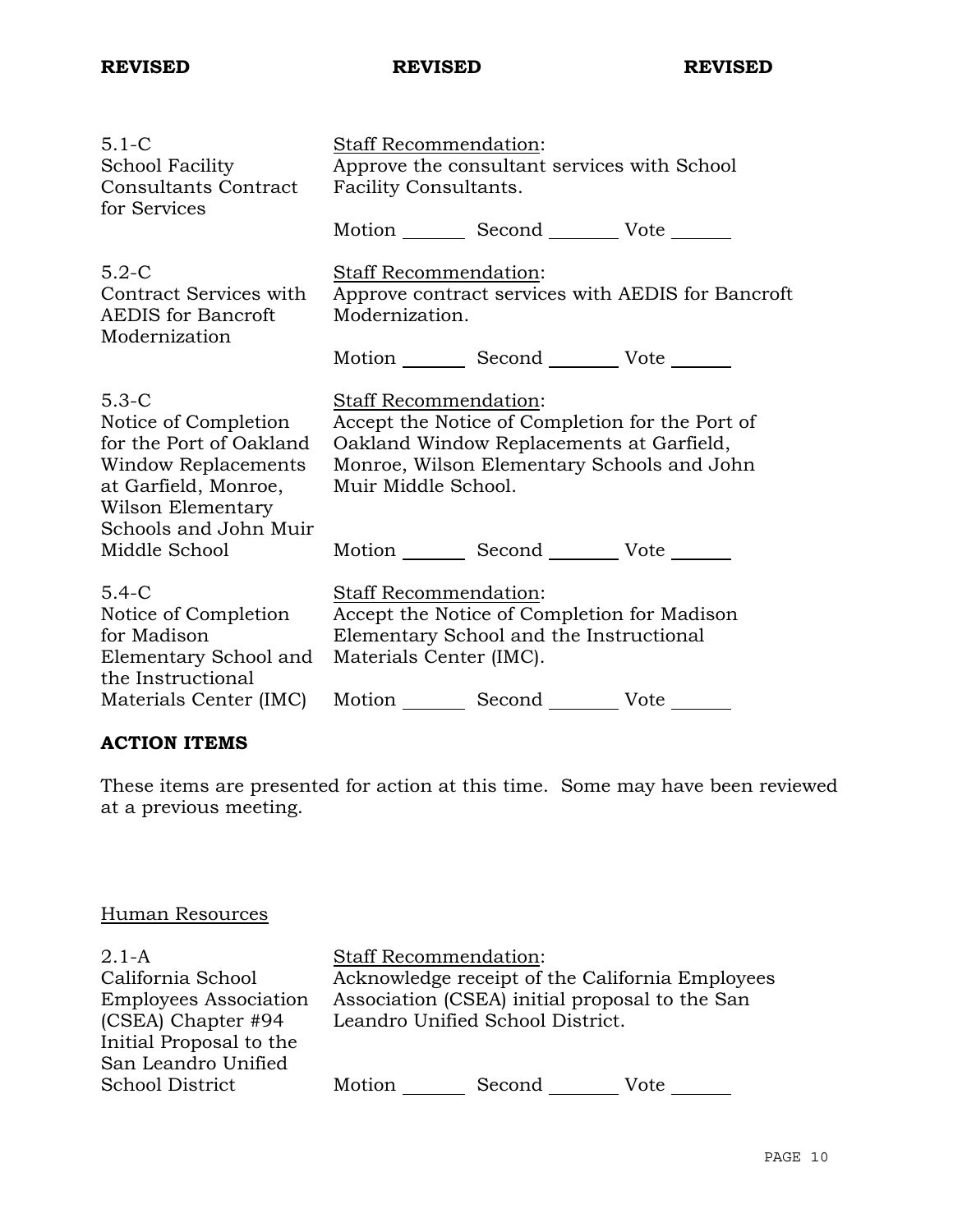| $2.2-A$                      | <b>Staff Recommendation:</b>                       |
|------------------------------|----------------------------------------------------|
| San Leandro Unified          | Acknowledge receipt of the San Leandro Unified     |
| School District Initial      | School District Initial Proposal to the California |
| Proposal to the              | School Employees Association (CSEA) Chapter        |
| California School            | #94.                                               |
| <b>Employees Association</b> |                                                    |
| (CSEA) Chapter #94           | Motion<br>Second<br>Vote                           |

## **CONFERENCE**

These items are submitted for advance planning and to assist the Board in establishing future agenda items. The Board may, however, take action on the following:

General Services

| $1.1 - CF$<br>Nominations for CBSA<br>Delegate Assembly | <b>Staff Recommendation:</b><br>The Board will discuss and consider nominating<br>interested candidates for the California School<br>Boards Association (CSBA) Delegate Assembly for<br>the 2008-2010 term. |  |
|---------------------------------------------------------|-------------------------------------------------------------------------------------------------------------------------------------------------------------------------------------------------------------|--|
|                                                         | Motion<br>Second Vote                                                                                                                                                                                       |  |
| $1.2-CF$<br>Adding Student Board<br>Member              | <b>Staff Recommendation:</b><br>The Board will discuss and consider adding a<br>student board member.                                                                                                       |  |
|                                                         | Motion<br>Second<br>Vote                                                                                                                                                                                    |  |

## Facilities and Construction

5.1-CF Additional Services Authorization with WLC Architects for Investigation of Solar Photovoitaic Systems at the Ninth Grade Campus Staff Recommendation: The Board will discuss and consider approving the additional services authorization with WLC Architects for investigation of solar photovoitaic systems at the Ninth Grade Campus. Motion Second Vote